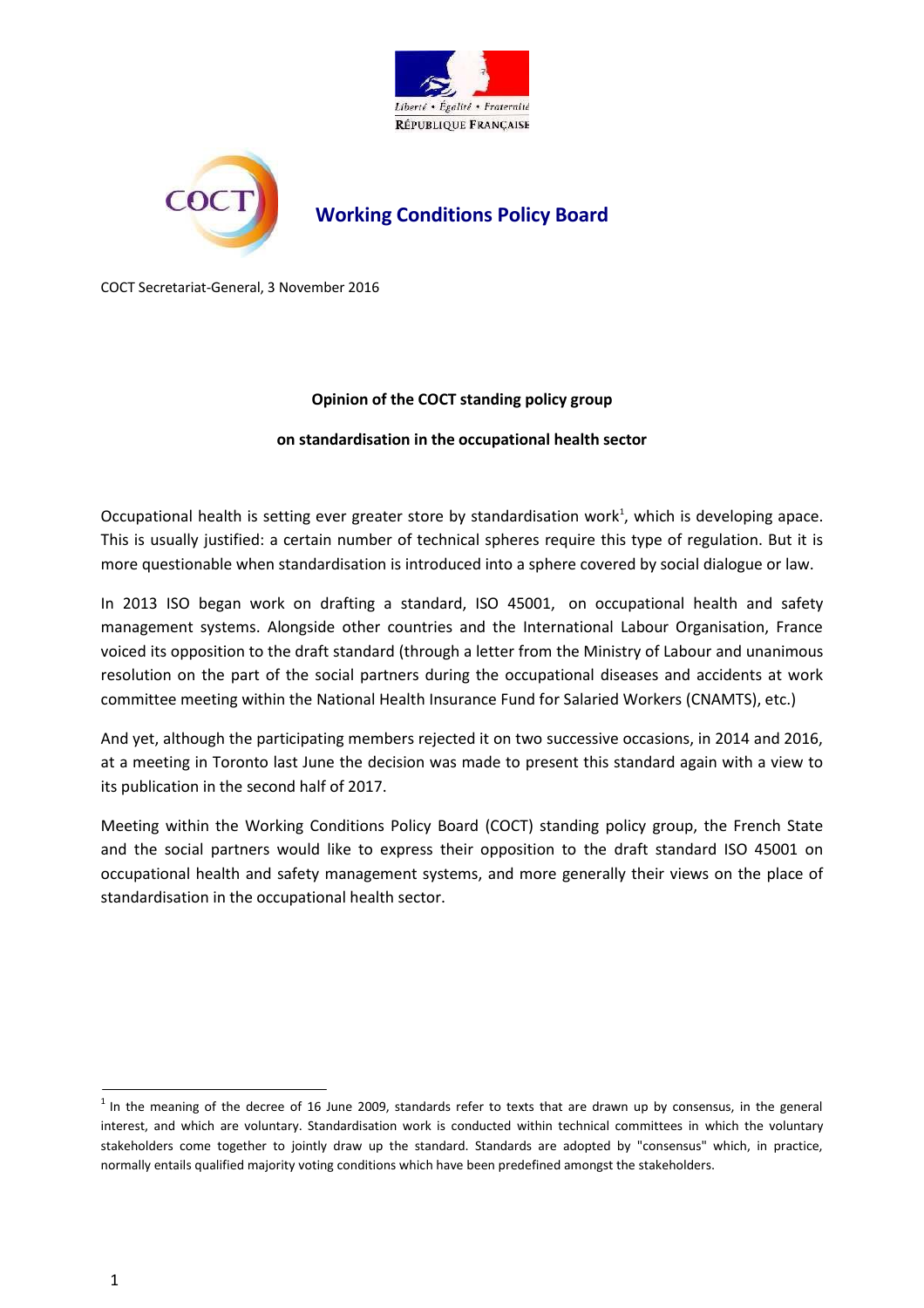### **1- Technical standardisation can play an effective part in meeting the prevention objectives of the 3rd occupational health plan**

The social partners' intention was to give precedence to primary prevention in the 3rd occupational health plan.

Technical standards can be useful tools for promoting occupational health. They present the economic and social merits of guaranteeing products and services that comply with quality standards.

In the occupational health sector, standards are used as part of the Community-wide "new approach"<sup>2</sup> to workplaces, equipment and machinery. These standards have a strong multiplier effect and can help to reduce occupational risks in practice. Technical standards also exist in the electricity, physics, noise and chemical spheres.

Mention must be made, however, of the particularly high number of certified standards applicable in France. Across all sectors, by our reckoning, there are 33,400. What's more, standards are becoming increasingly international in scope<sup>3</sup>. They therefore form an immense set of texts of such complexity that the task of getting firmly to grips with them appears just as daunting a task for employers – SMEs/microbusinesses in particular – as it does for employees.

To be effective, the public authorities and social partners must genuinely be involved in standardisation work in the occupational health sector. This implies having intervention means to hand, sharing information about past and future work and coordinating action.

As provided for in the 3rd occupational health plan, the COCT must allow for organisation of "*overall monitoring of the action taken by the stakeholders (particularly the State, accidents at workoccupational diseases sector and social partners) in terms of standardisation, with a view to strengthening the impact of the stances adopted by France, improving coordination of the means implemented and making information on the subject more accessible"*<sup>4</sup> .

A coordinated strategy in terms of standardising occupational health management appears vital as far as everyone is concerned. The COCT standing policy group, a social dialogue body bringing together the public authorities, employers' and employees' representatives, must constitute the forum for regular information exchange and coordination on this topic.

 $2$  Concerning regulations on workplaces, equipment and machinery, the "essential health and safety requirements" laid down in the European directives are implemented through standardisation as part of the so-called "new approach". A company that complies with "harmonised standards" is presumed to conform to said essential requirements. The aim is to facilitate convergence on the single market. That said, not all of the occupational health standards come under this procedure, and a significant proportion of standards applicable in the sector are "off-mandate", which means they fall outside the scope of the directives.

 $3$  ISO publishes around 19,500 international standards. In 1984, 80% of standards were French; now over 90% of them are European or international. In the occupational health and safety sector, the "new approach" is contributing to the development of European standards.

 $^{4}$  Occupational health plan (2016-2020), page 38.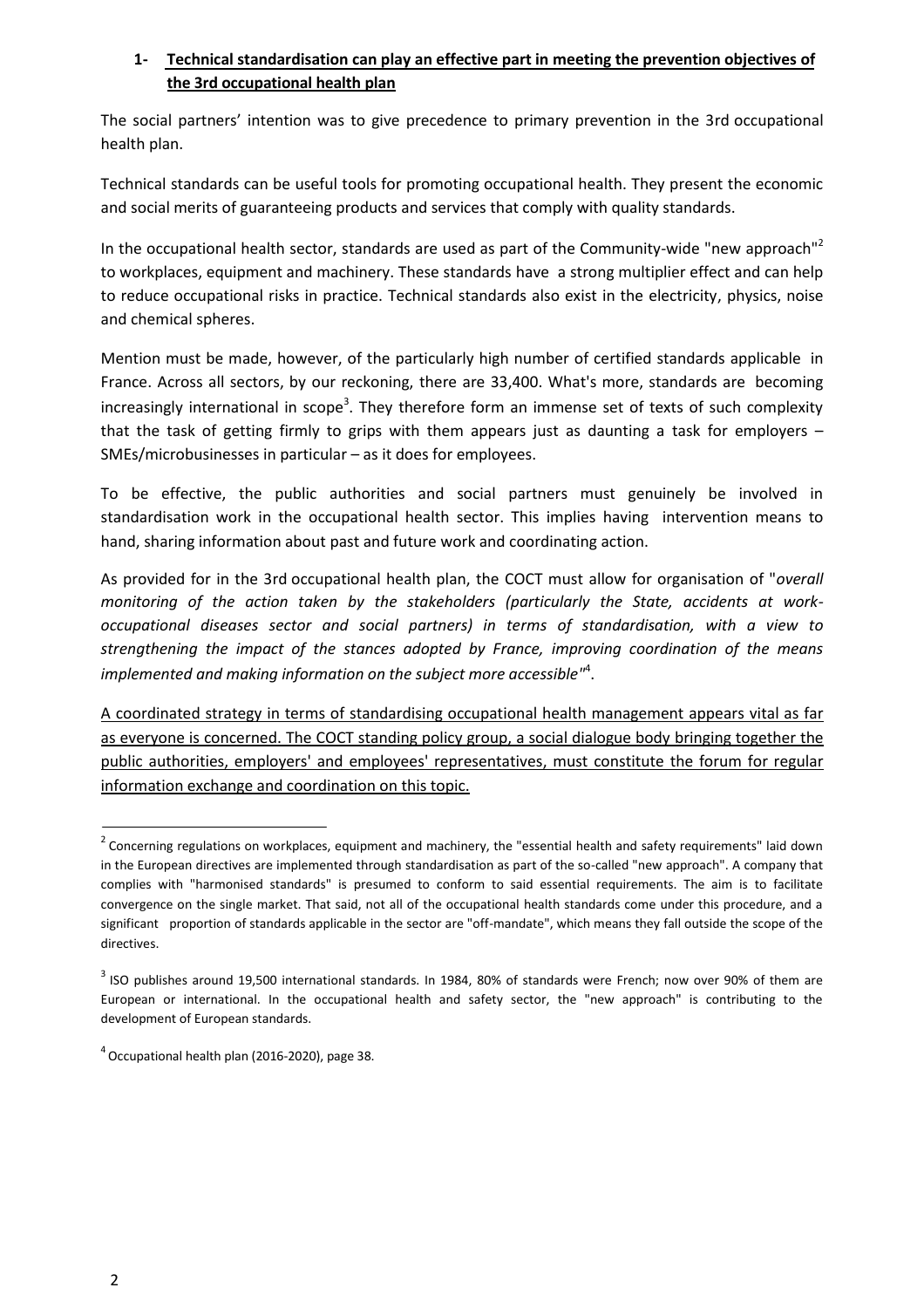## **2- The discussion process bearing on the ISO 45001 draft standard illustrates the need to set limits on the extent to which standards can intervene**

Beyond the question of the number and geographic source of standards, it is their subject that sometimes raises the most challenging difficulties. In the past, standards used to concern products primarily, but they have now branched out to encompass cross-cutting sectors: management, social relations, services and societal aspects.

As far as occupational health and safety is concerned, standardisation brings an added source of complexity with regard to the applicable rules. The phenomenon also raises a major democratic problem, for:

- the guarantees associated with regulatory production and social dialogue are not found in standardisation procedures. In particular, the adoption of standards does not take on board the degree of legitimacy and representativeness of the stakeholders $5$ ;
- The idea that a standard is exclusively voluntary is at odds with the reality of guidelines associated with supply chains, public purchasing and the legal reporting requirements of large companies, which may entail a de facto obligation for subcontractors to apply the standard, when access to standards is expensive. As for cross-cutting or social standards, such distribution is likely to jeopardise the application of legal rules relating to working conditions;
- Certification resulting from certain standards would not provide sufficient assurances that legislation has been complied with in substantive terms. There are few guarantees that the principles provided for by the standard will be put into practice – fewer, at any rate, than in the case of regulations that are subject to scrutiny by the administration and judge.

The example of the draft standard ISO 45001 is typical of the development of cross-cutting standards. The French public authorities and social partners have voiced their opposition several times, and yet the draft was put back on the table during the Toronto meeting back in June 2016.

Not only that, it is already being extended: ISO is poised to bring out a new text bearing on psychological health and safety in the workplace. This draft standard, as with the previous one, must be rejected.

At European level, the Advisory Committee on Health and Safety at Work has made no secret of its reservations over a draft standard ISO 45001, which risks giving an "*illusion of safety at the workplace*", and "*producing greater bureaucracy and burdens especially for SMEs"* and microbusinesses<sup>6</sup>.

Work is continuing at international level on standard ISO 45001 despite the risks and limitations inherent in this draft. The COCT standing policy group, made up of the French public authorities and social partners, points out that occupational health management already calls on the processes provided for by the regulations (Labour Code) and social dialogue (within the Health, Safety and Working Conditions Committee (CHSCT) at enterprise level, but also at inter-professional and sector level); its intrinsic human and social dimension puts it on a par with other activities where standardisation is simply not appropriate.

 $^5$ This fact is exacerbated by "workshop agreements", i.e. reference documents concluded at French, European or international level through a fast-track procedure, without necessarily involving the institutions concerned.

 $^6$  Draft opinion of the ACSH on standardisation – Doc.779-EN (2016) adopted on 1 June 2016.